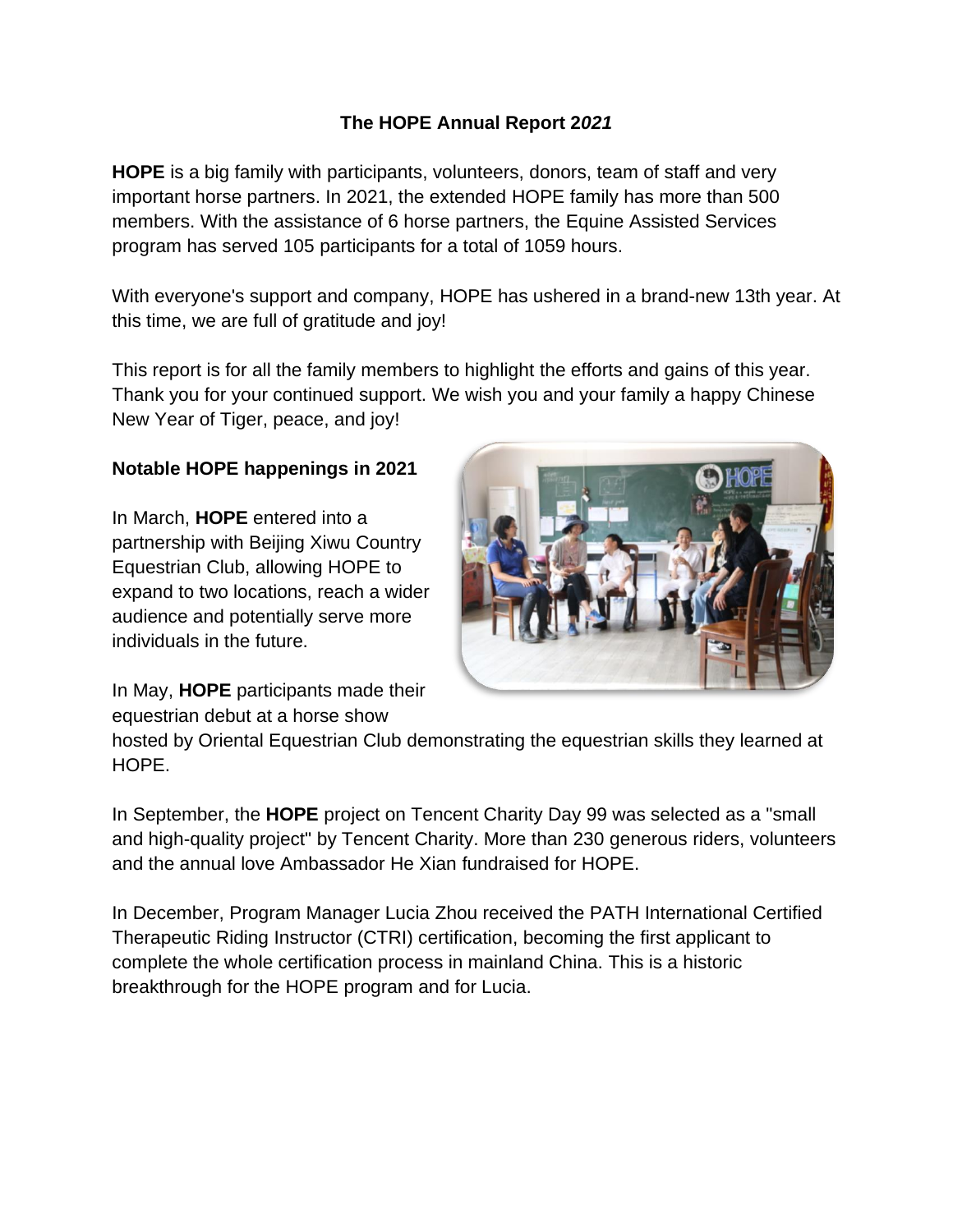### **The HOPE Program**

# • **Equine Assisted Service (EAS) Lessons**

**HOPE** continues to provide Equine Assisted Services (EAS) with weekly lessons throughout the year. The spring season is from March to June with the fall season from September to December. Program operates Monday to Friday.

In 2021, the number of regular participants gradually increased from 11 to 21 with 10-25 volunteers coming to HOPE every week to help provide services. Every child has made gratifying progress as tracked through progress notes. The following section highlights two participants progress over the past year.

*Victor* | Horse partner: Mu'er, Hei'shan



It is incredible that the boy who typically had a mobile phone playing music in his ear six years ago has now become HOPE's most independent rider.

2021 is Victor's sixth year of taking lessons with HOPE. With gradual progression and additional skills, Victor has made many breakthroughs this year. In the spring season, Victor took only 6 lessons to fully master the balancing skill of completing a "circle around the world" during the horse's walk and partnered with Mu'er to represent HOPE in the Horse Show hosted by Oriental Equestrian Club. Then, together with his old partner, Hei'shan, Victor has started the road to becoming an independent rider.

At the walk, he gradually improves and manages balance movements such as "jumping position". He works hard to practice rising trot, from a few strides to a full circle, and he has fully mastered the transitional skills of asking the horse to walk and halt and can now make simple turns without a horse handler.

And Victor's concentration on horseback has improved significantly year by year, and he no longer needs "deep pressure" exercises to slow down his excitement. He has also made progress in mounting and dismounting. With only a few verbal reminders he can independently mount the horse on the mounting block and dismount in the center of the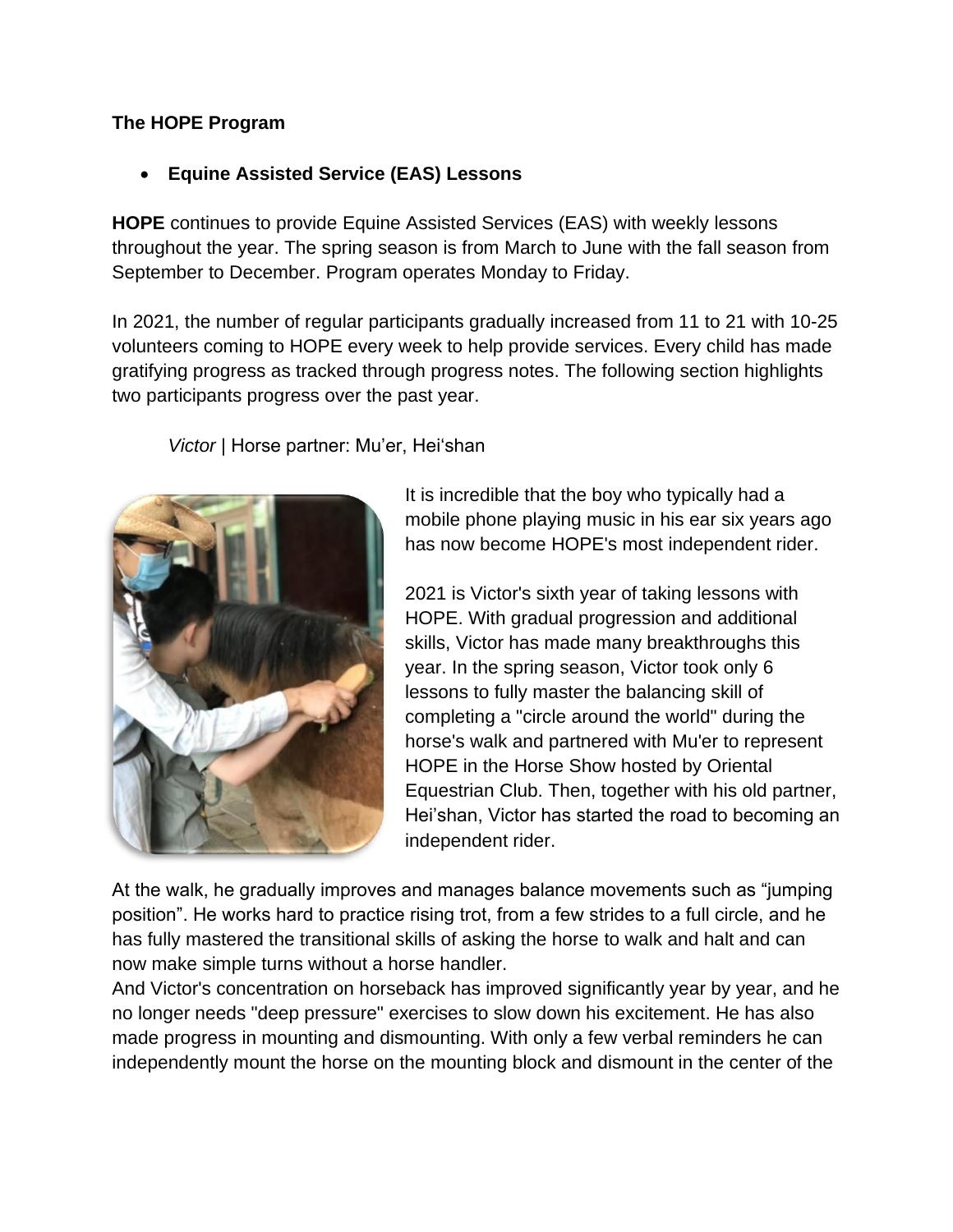arena without assistance. We are so proud of Victor in his pursuit of independence and improved skills.

# *Xiaole | Horse partner: Tank*

This year he stood up in the stirrups while riding for the first time.

After taking a break from riding, Xiaole restarted his equestrian classes with the horse Tank as his new partner. The biggest improvement this year was being able to stand up in the stirrups independently. Standing with some assistance from a sidewalker when the horse halts, and finally being able to stand up on his own while the horse is walking and hold on for 20 seconds. This is a remarkable achievement and huge progress for Xiaole.



In 2019, Xiaole had practiced throwing small balls, which laid a good foundation for his upper body control and movement. Even with a break, this year Xiaole played horsebasketball game very well. One of the most difficult things for him is to grasp a smooth ball the size of his palm, so by playing horse-basketball he not only has fun but continues to work on his left-hand grasping ability. In May, he also represented HOPE in the Horse Show hosted by Oriental Equestrian Club.

Xiaole is always tenacious and optimistic. In each class, he will try his best to complete the objective, and he will never give up if he does not achieve it that week. Tank, with a stable and strong back, and steady and dynamic pace, supports Xiaole and helps him relax, making him the best horse partner for Xiaole.

• **The 7th EAS Summer Camp:** In July, for 4 consecutive weeks, 16 kids and 43 volunteers participated.

The kids learned to ride and how to take care of horses, created horse-themed handmade creations, enjoyed music classes, and played games. The coach designed personalized activities according to the specific situation of the riders and arranged the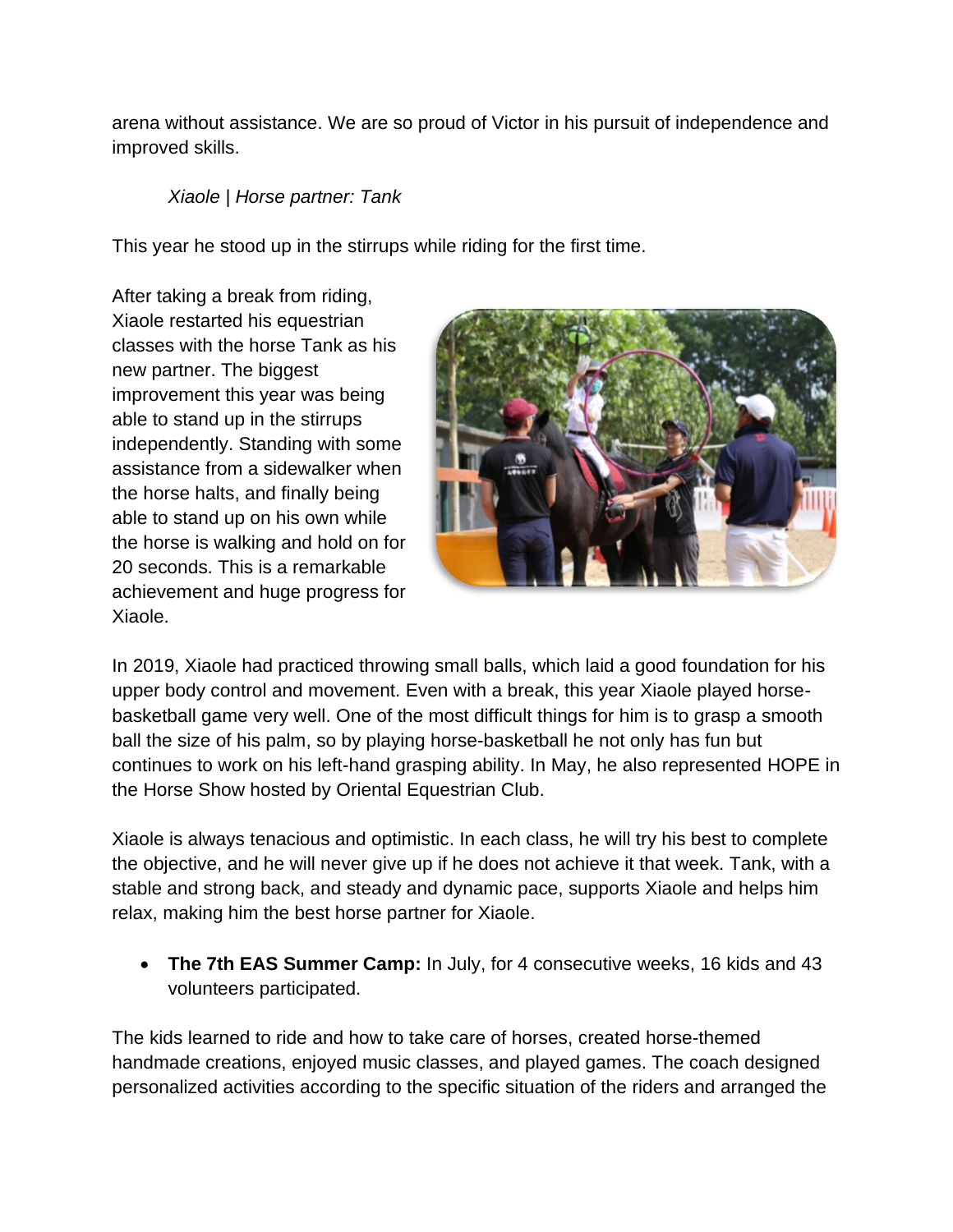most suitable volunteer partner for each rider. The HOPE camp also gave a great break



for parents during the hot summer weeks.

Of note, this summer camp was completely planned, organized, and implemented by the HOPE local team, without the on-site support of foreign experts. During the camp, the team successfully dealt with changing weather effects such as rainstorms and thunderstorm, while maintaining the quality of service that HOPE is known for.

During the four-day-a-week activities, the connection between the riders and the horses gradually strengthened, and the trust between the children and the volunteers gradually increased as well. Everyone witnessed the children's progress in communication, emotional improvement, and social interaction among other aspects.

# • **Public Welfare Open Day**

This event is usually held on Thursdays throughout the regular HOPE session. In 2021, it served a total of 68 children from 7 organizations and 18 families. A total of 16 events were held throughout the year, and about 10 volunteers participated in each event.

- Bethel (a charity serving children with visual impairment)
- $\cdot$  Renyuyuan (a learning center for children with special needs)
- $\cdot$  Beijing Huiling (a charity for adults with special needs)
- Zhi'ai school (a small school for children with special needs)
- Nuanxin Courtyard (a small school for young adults with special needs)
- Youli School (a kindergarten for integration, accepting children with special needs)
- Rainbow Rehabilitation Center (a school for children with special needs)
- **Artwork activities in the barn**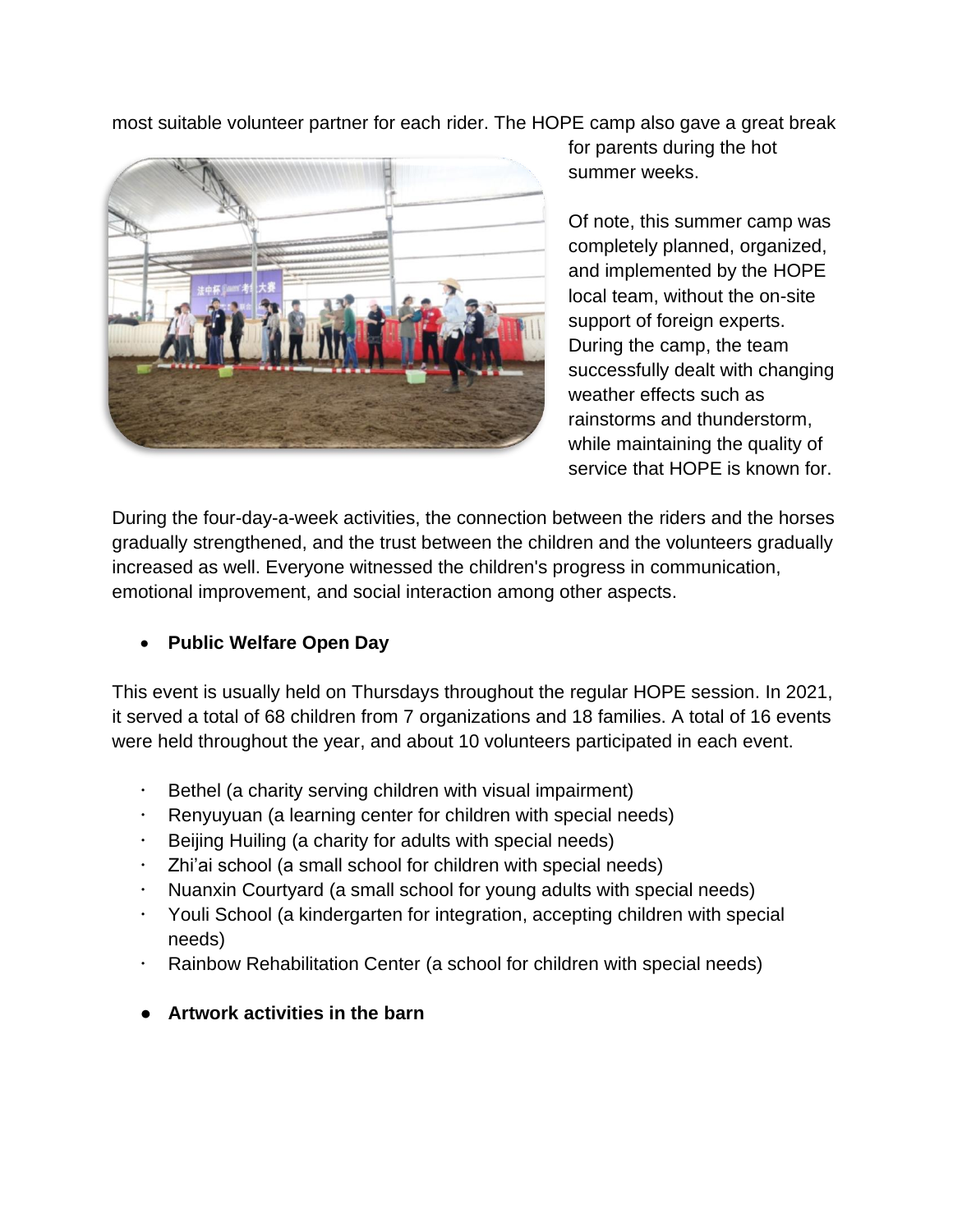For 12 consecutive weekends from October to December, artwork/handcraft activities classes were held. These activities served 108 participants, including 37 families with special needs.

During the weekend handcraft time, art allowed children, volunteers, and parents to integrate naturally, enabling therapeutic benefits to occur naturally in the process of creation. The environment of the horse stable is open and natural, which can make

people feel physically and mentally happy. These activities were very popular among parents, potentially allowing them time to enjoy and reflect on the world around them.

Handmade art activities, including horse-themed hand-paint, treasure hunts around the horse stable, natural smart classrooms, hand-made cloth tigers, woodworking, flower arrangements, etc. are all rich and interesting activities that were done.



### ● **Prevocational training for young adults with special needs**

HOPE is currently serving 3 trainees who come to HOPE for 1-3 half days a week. Under the guidance of coaches or the support of volunteers, they clean the stalls and the barn environment, brush, and walk horses.

This is a transition service for the young adults with special needs, also known as "vocational training". Although the number of people currently serving is small, HOPE has carried out various programs to find the best format. One participant joined HOPE over 10 years ago, while others are new and have never had contact with horses



before. They have achieved remarkable results and they are very fond of coming to work at the HOPE barn.

Where can young adults with special needs go after they age-out and must leave the school system? They may not be able to find employment and staying at home can be challenging mentally and physically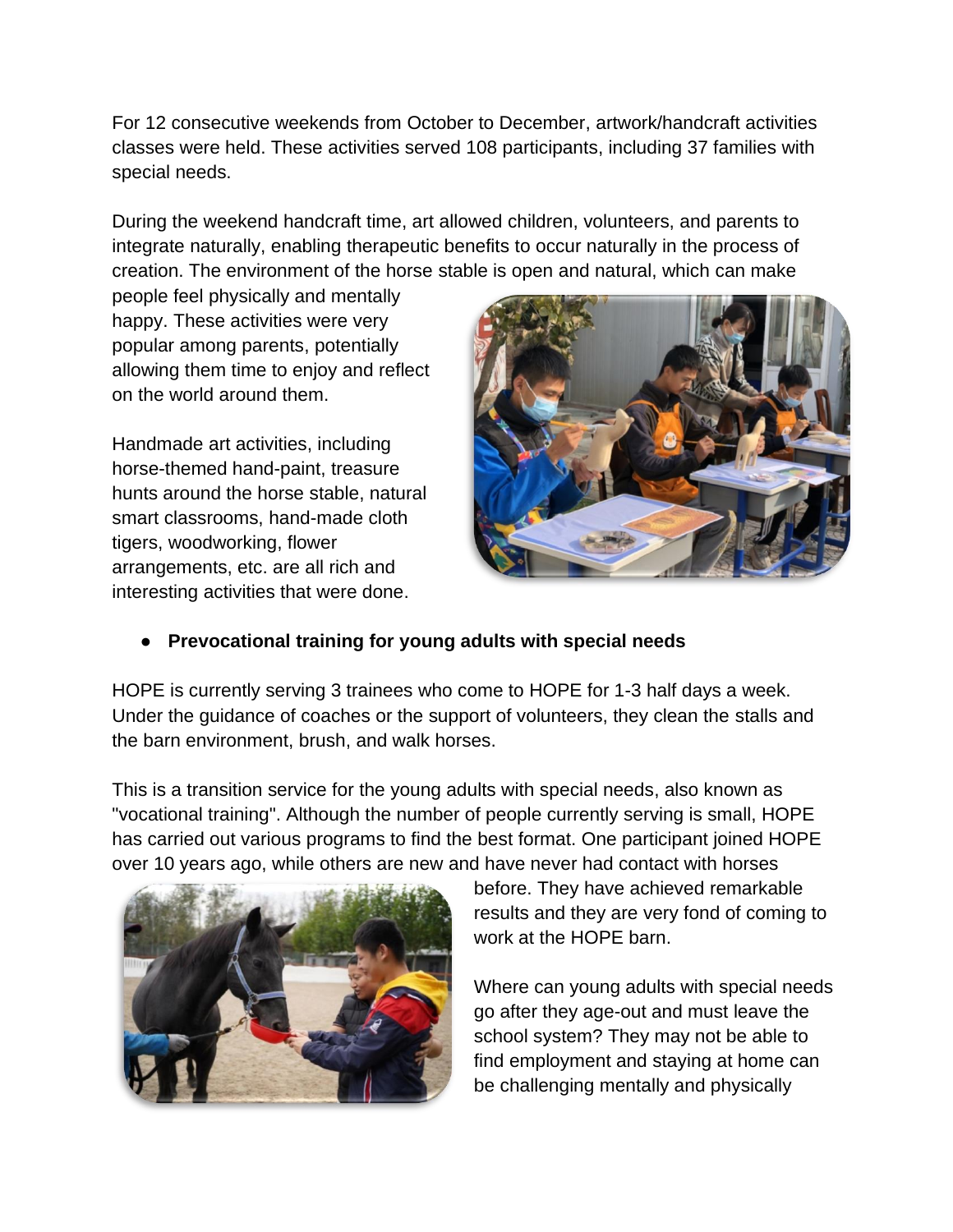without a day-to-day focus. The barn environment is relatively quiet, and there is no complicated interpersonal communication, only work cleaning and caring for the horse. Many enjoy the repetitive work of a chore with a clear goal and expectation. Participants may find it interesting to watch and interact with the horses in their spare time. HOPE continues to explore this project and hope to open a new path of supportive employment for the young adults with special needs.

• **Volunteers:** 265 volunteers participated in various services throughout the year, with a cumulative volunteer time of 4,400 hours.

There are 42 regular and substitute volunteers in the EAS weekly lessons contributing more than 2,600 hours of volunteer service. Here, we would like to express our gratitude to all the partners who provided year-round service or contributed dozens of hours: Wang Yuqi, Li Shuang, Shen Qianrong, Huang Wei, Liu Baozhong, Grace Yu Zhaojin, Liu Haohao, Zhou Qian, Emma Qian Jiabei, Li Zixin, Leah Newey, Pan Xiaoduo, Yao Kailin, Nicola Murphy, Chen Yanyuan, Li Man, Hu Jingyan, Lin Yujia, Wu Hui, Liu Bing, Lin Ping, Ding Shuangyang.

Specifically, summer camp volunteers, mainly students, contributed more than 1,200 hours by 43 people.

In the artwork activities, a total of 25 volunteers assisted the children, took photos, made short videos, etc., and 7 handicraft teachers volunteered to contribute their fantastic art skills.

# The students in Haidian Foreign



Language School founded HOPE Club with 48 club members for the  $1<sup>st</sup>$  year. They provided hand-painting, graphic design, event planning and other services for the HOPE project, contributing more than 300 volunteer hours. This is the first student volunteer club in China specially established for HOPE. Many thanks to the main founders such as Lu Yaning, Wan Yunxi, Zhou Zhibin and all the students!

There are also volunteer families such as young student Yin Muting, her father Yin Zhen and mother Liu Wei, who have all participated in events together, have a high attendance rate, and actively participate in various activities for HOPE throughout the year. Thank you for the loving family[!](https://www.globalgiving.org/projects/support-therapeutic-riding-for-disabled-in-china/updates/?subid=187163&rf=progrept45881)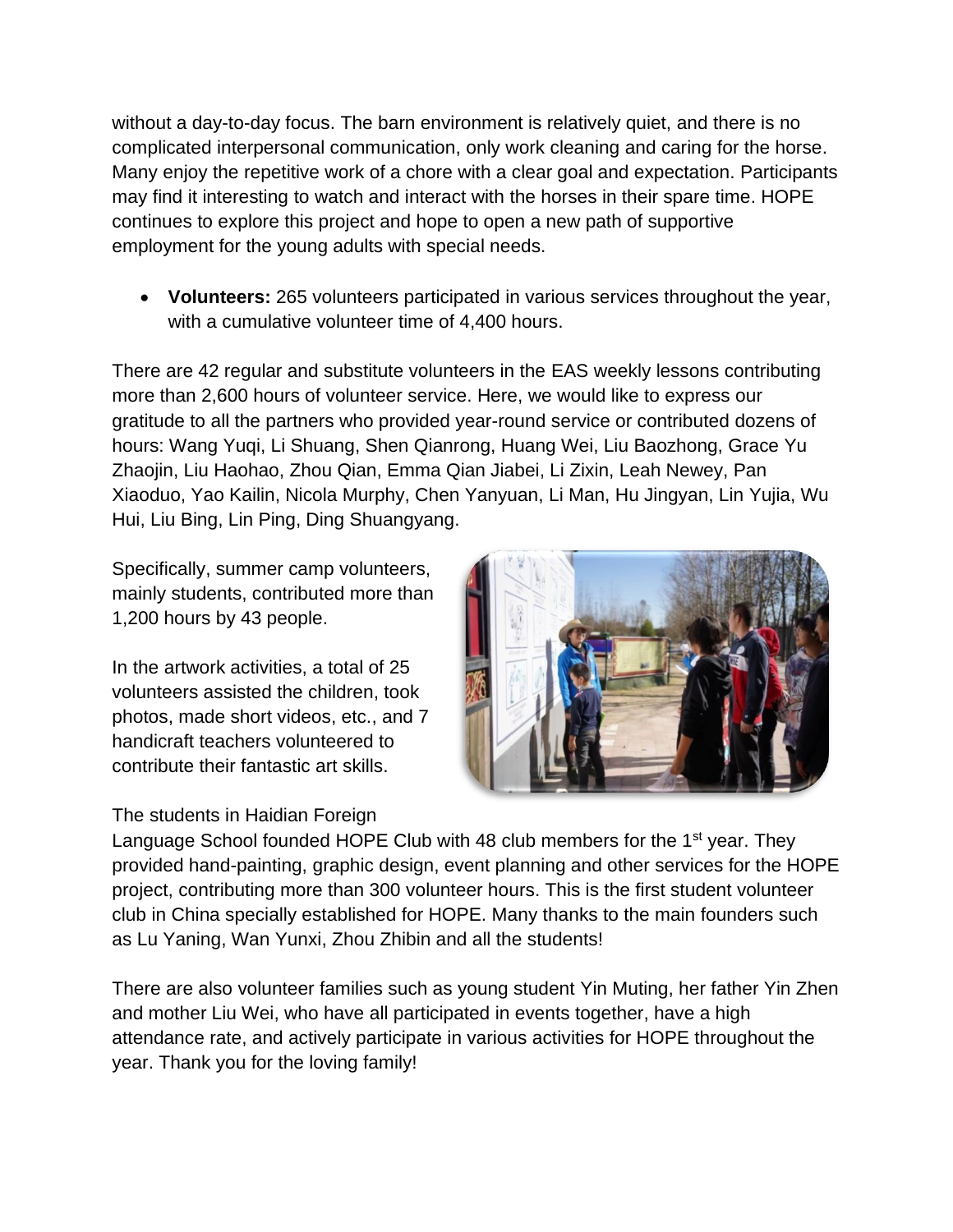# **2021 Donations from the Enterprises/Social Organizations**

85% of the operating funds of the HOPE project come from donations and the support of people from all walks of life. The companies that donated with love in 2021 include:

German Bazaar, Rotary Club of Beijin, Rotary Club EAST, Western Academy of Beijing, NOLA Band, Jiashi Foundation, Ai'mashi Equestrian Training Co., Ltd., Decathlon Sports Development Co., Ltd., Beijing Xiwu Country Equestrian Club, Tencent Public Welfare , China Charities Aid Foundation for Children.

Thanks to supporting partners:

Happy Pony Club, Su·Art Museum, Wuma Art Museum, Hundred Million Light Years Education, Haidian Foreign Language School, Airbus Beijing, Conrad Beijing, etc.

# **The HOPE Horse Partners & Staff**

HOPE currently has 4 full-time horse partners: Dabao, Heishan, Tank, and Mu'er. For details about them, please refer to the "*HOPE Horse Cloud-Raising Plan*" and the monthly report.



Thanks to the support of Oriental and Xiwu Equestrian Club, HOPE also has 2 volunteer horse partners: Feimao and Froni, who serve once a week. The two ponies are very popular with children.

HOPE currently has 3 full-time employees: Luna Sun, Operation Manager, Lucia Zhou, Program Manager, and Fu Sishun, Assistant

Groom; and a very important part-time staff horse trainer Jimmy Zhao. HOPE also has two Instructors-in-training Li Shuanghong and Li Wenyue who also help a lot with program and Maggie Liu who assisted in fundraising in 2021.

It is worth mentioning that in 2021, Li Shuanghong and Zhao Yanbo respectively obtained the Beijing Turf & Equestrian Association Junior Coach and French Equestrian Association CAE1 coach certification. Congratulations to them! Here, let's congratulate